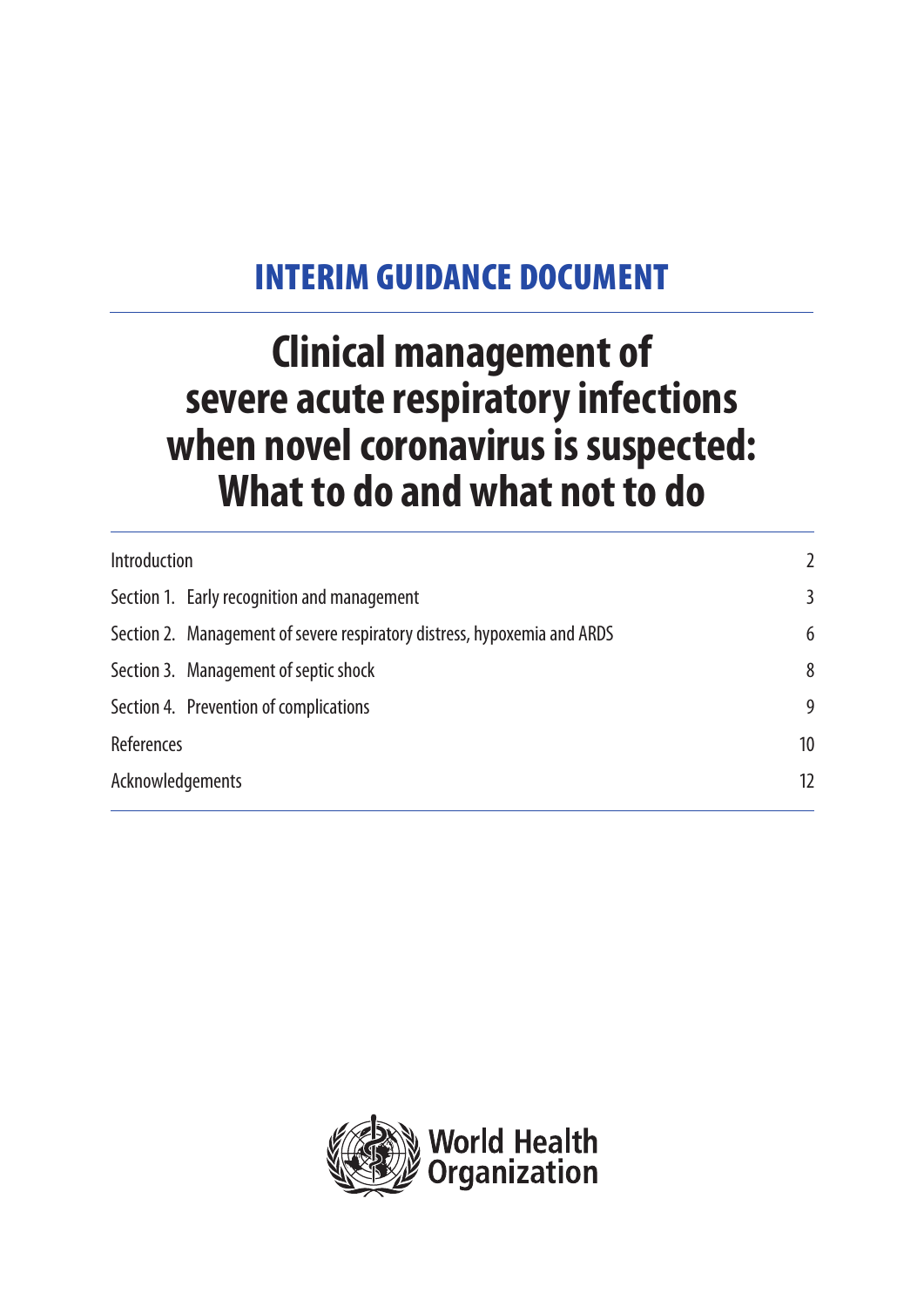## **Introduction**

The emergence of novel coronavirus in 2012 (see **http://www.who.int/csr/disease/coronavirus\_infections/en/index. html** for the latest updates) has presented challenges for clinical management.

Pneumonia has been the most common clinical presentation; five patients developed Acute Respiratory Distress Syndrome (ARDS). Renal failure, pericarditis and disseminated intravascular coagulation (DIC) have also occurred.

Our knowledge of the clinical features of coronavirus infection is limited and no virus-specific prevention or treatment (e.g. vaccine or antiviral drugs) is available. Thus, this interim guidance document aims to help clinicians with supportive management of patients who have acute respiratory failure and septic shock as a consequence of severe infection. Because other complications have been seen (renal failure, pericarditis, DIC, as above) clinicians should monitor for the development of these and other complications of severe infection and treat them according to local management guidelines.

As all confirmed cases reported to date have occurred in adults, this document focuses on the care of adolescents and adults. Paediatric considerations will be added later.

This document will be updated as more information becomes available and after the revised *Surviving Sepsis Campaign Guidelines* are published later this year (*1*).

This document is for clinicians taking care of critically ill patients with severe acute respiratory infection (SARI). It will be helpful if you work in an Intensive Care Unit (ICU) that has limited resources – i.e. limited access to mechanical ventilation, invasive hemodynamic monitoring and arterial blood gas analyzers – or if you have limited access to specialty training. It is not meant to replace clinical training or specialist consultation but rather to strengthen your current clinical management of SARI and link you to the most up-to-date guidance.

This document is organized into four sections, which correspond to clinical management steps. **Section 1** focuses on the early recognition and management of patients with SARI and includes early initiation of supportive and infection prevention and control measures, and therapeutics. **Section 2** focuses on management of patients who deteriorate and develop severe respiratory distress and ARDS. **Section 3** focuses on the management of patients who deteriorate and develop septic shock. **Section 4** focuses on ongoing care of the critically ill patient and best practices to prevent complications.

Three symbols are used:  $\bullet$  Do: the intervention is known to be beneficial.

- **Q** Don't: the intervention is known to be harmful.
- **Q** Be careful when considering this intervention.

The recommendations in this document are derived mainly from evidence-based guidelines that WHO has published, including the WHO *Integrated Management of Adolescent and Adult Illness (IMAI) District Clinician Manual* (*2*). Where WHO guidance is not available, we have used widely accepted global consensus statements, such as guidelines of the *Surviving Sepsis Campaign*, and the results of recently published randomized controlled trials. The recommendations have also been reviewed by a WHO global network of clinicians (see **Acknowledgements** for names and affiliations).

Links are given here to additional sources and evidence. If you have further questions, contact us by e-mail to **outbreak@who.int** with 'Novel coronavirus clinical question' in the subject line.

This interim guidance document will expire in 12 months from the date of publication.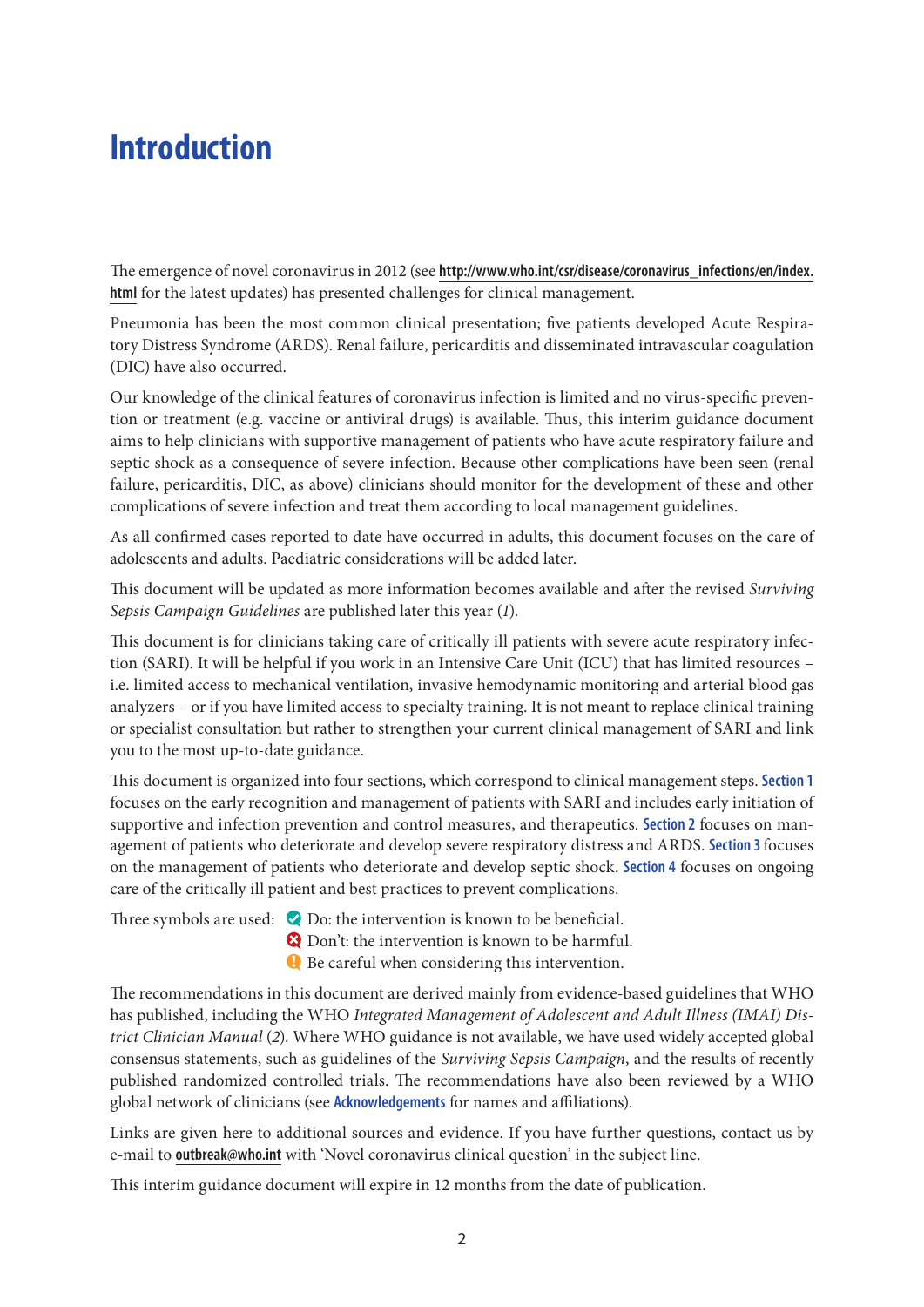### SECTION 1 **Early recognition and management**

### **Recognize severe manifestations of acute respiratory infections**

#### **Table 1. Definitions of clinical syndromes**

| "Patient under investigation"<br>for novel coronavirus<br>infection | A person with an acute respiratory infection, which may include history of fever<br>or measured fever ( $\geq$ 38 °C, 100.4 °F) and cough; AND suspicion of pulmonary<br>parenchymal disease (e.g. pneumonia or ARDS), based on clinical or radiological<br>evidence of consolidation: AND residence in or history of travel to the Arabian<br>Peninsula or neighboring countries within 10 days before onset of illness: AND not<br>already explained by any other infection or aetiology, including all clinically indicated<br>tests for community-acquired pneumonia according to local management guidelines.<br>It is not necessary to wait for test results for other pathogens before testing for novel<br>coronavirus. |
|---------------------------------------------------------------------|---------------------------------------------------------------------------------------------------------------------------------------------------------------------------------------------------------------------------------------------------------------------------------------------------------------------------------------------------------------------------------------------------------------------------------------------------------------------------------------------------------------------------------------------------------------------------------------------------------------------------------------------------------------------------------------------------------------------------------|
|                                                                     | See updates of the case definition at:<br>http://www.who.int/csr/disease/coronavirus_infections/en/index.html                                                                                                                                                                                                                                                                                                                                                                                                                                                                                                                                                                                                                   |
| Severe pneumonia                                                    | Adolescent or adult patient with fever or suspected infection, cough, respiratory rate<br>> 30 breaths/min, severe respiratory distress, oxygen saturation (SpO <sub>2</sub> ) < 90% on room<br>air.                                                                                                                                                                                                                                                                                                                                                                                                                                                                                                                            |
| <b>Acute Respiratory Distress</b><br>Syndrome                       | Onset: acute, i.e. within 1 week of known clinical insult or new or worsening<br>respiratory symptoms                                                                                                                                                                                                                                                                                                                                                                                                                                                                                                                                                                                                                           |
|                                                                     | <b>Chest imaging (e.g. X-ray or CT scan):</b> bilateral opacities, not fully explained by<br>effusions, lobar/lung collapse or nodules                                                                                                                                                                                                                                                                                                                                                                                                                                                                                                                                                                                          |
|                                                                     | Origin of pulmonary edema: respiratory failure not fully explained by cardiac failure<br>or fluid overload                                                                                                                                                                                                                                                                                                                                                                                                                                                                                                                                                                                                                      |
|                                                                     | <b>Degree of hypoxemia:</b> 200 mm Hg < PaO <sub>2</sub> /FiO <sub>2</sub> $\leq$ 300 mm Hg with PEEP or CPAP<br>$\geq$ 5 cm H <sub>2</sub> O (mild ARDS); 100 mm Hg < PaO <sub>2</sub> /FiO <sub>2</sub> $\leq$ 200 mm Hg with PEEP $\geq$ 5 cm H <sub>2</sub> O<br>(moderate ARDS); PaO <sub>2</sub> /FiO <sub>2</sub> $\leq$ 100 mm Hg with PEEP $\geq$ 5 cm H <sub>2</sub> O (severe ARDS). When<br>PaO <sub>2</sub> is not available, an SpO <sub>2</sub> /FiO <sub>2</sub> ratio $\leq$ 315 suggests ARDS.                                                                                                                                                                                                                |
| <b>Sepsis</b>                                                       | Documented or suspected infection, with two or more of the following conditions:<br>temperature > 38 °C (100.4 °F) or < 36 °C (96.8 °F), HR > 90/min, RR > 20/min or PaCO <sub>2</sub><br>< 32 mm Hg, white blood cells > 12 000 or < 4000/mm <sup>3</sup> or > 10% immature (band)<br>forms.                                                                                                                                                                                                                                                                                                                                                                                                                                   |
| <b>Severe sepsis</b>                                                | Sepsis associated with organ dysfunction, hypoperfusion (lactic acidosis) or<br>hypotension. Organ dysfunction may include: oliguria, acute kidney injury,<br>hypoxemia, transaminitis, coagulopathy, thrombocytopenia, altered mental status,<br>ileus or hyperbilirubenia.                                                                                                                                                                                                                                                                                                                                                                                                                                                    |
| <b>Septic shock</b>                                                 | Sepsis-induced hypotension (SBP < 90 mm Hg) despite adequate fluid resuscitation<br>and signs of hypoperfusion.                                                                                                                                                                                                                                                                                                                                                                                                                                                                                                                                                                                                                 |

SpO<sub>2</sub>, oxygen saturation; PaO<sub>2</sub>, partial pressure of oxygen; FiO<sub>2</sub>, fraction of inspired oxygen; CPAP, continuous positive airway pressure; PEEP, positive end-expiratory pressure; HR, heart rate; RR, respiratory rate; PaCO<sub>2</sub>, partial pressure of carbon dioxide; SBP, systolic blood pressure. Table adapted from (*3*).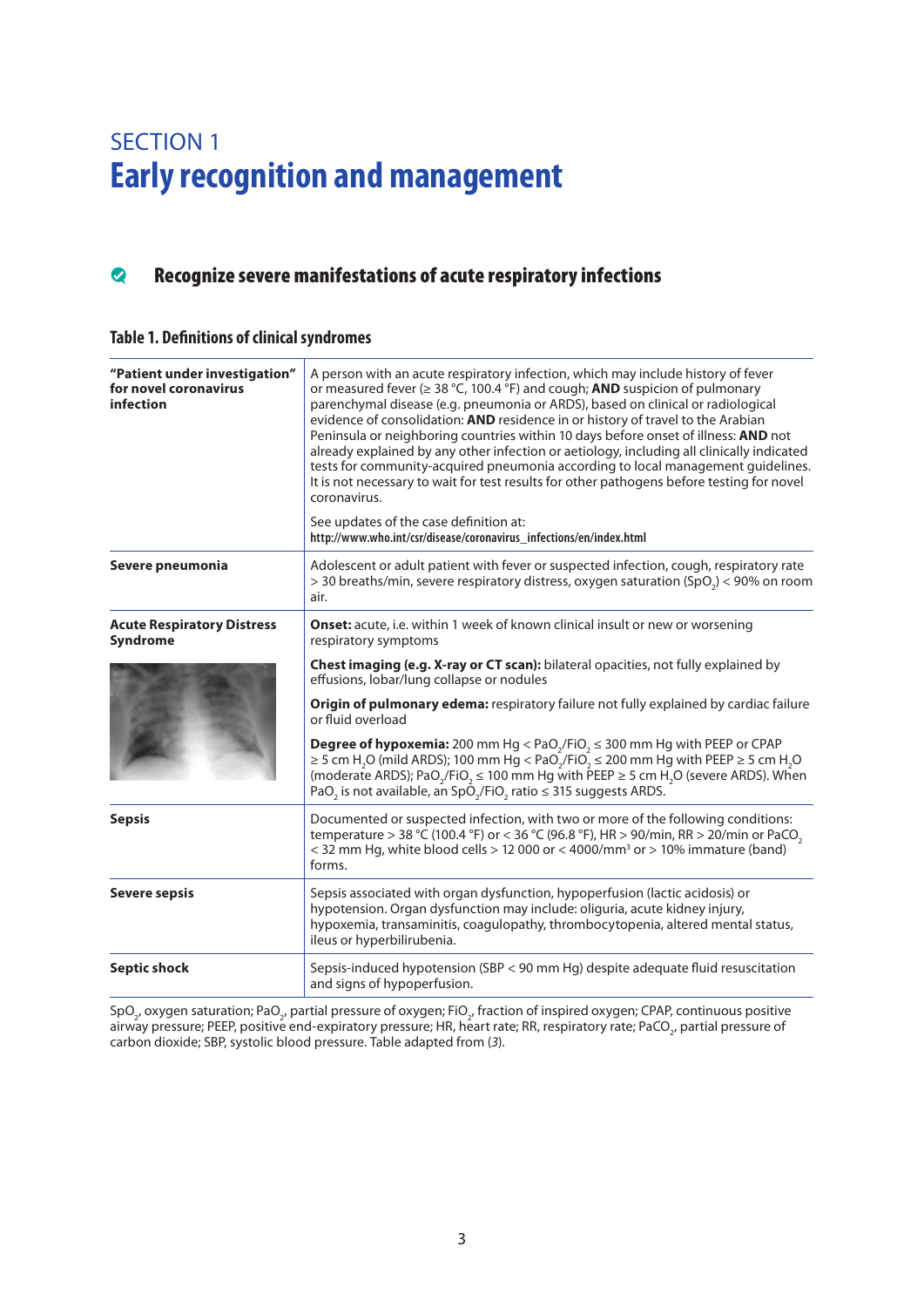#### $\bullet$  Initiate infection prevention and control measures

Droplet precautions should be added to standard precautions for any patient known or suspected to have an acute respiratory infection, including patients with suspected or confirmed infection with novel coronavirus. These infection prevention and control measures should be started when the patient enters triage with symptoms of acute febrile respiratory illness. Organize the space and process to permit spatial separation (at least 1 meter) between each patient with acute respiratory infections and other individuals not wearing PPE. Ensure that triage and waiting areas are adequately ventilated. Encourage the use of respiratory hygiene (i.e. covering the mouth and nose during coughing or sneezing with a medical mask, cloth mask, tissue, sleeve or flexed elbow), followed by hand hygiene.

Airborne precautions should be used for aerosol-generating procedures, which have been consistently associated with an increased risk of pathogen transmission (*4*). The most consistent association of increased risk of transmission to healthcare workers (based on studies done during the SARS outbreaks of 2002–2003) was found for tracheal intubation. Increased risk of SARS transmission was also reported when performing non-invasive ventilation, tracheotomy and manual ventilation before intubation; however, these findings were identified from a limited number of very low-quality studies.

| <b>Standard precautions</b> | Apply routinely in all health-care settings for all patients. Standard precautions include:<br>hand hygiene and use of personal protective equipment (PPE) to avoid direct contact with<br>patients' blood, body fluids, secretions (including respiratory secretions) and non-intact<br>skin. When providing care in close contact with a patient with respiratory symptoms (e.g.<br>coughing or sneezing), use eye protection, because sprays of secretions may occur. Standard<br>precautions include: prevention of needle-stick or sharps injury; safe waste management;<br>cleaning and disinfection of equipment; and cleaning of the environment. |
|-----------------------------|-----------------------------------------------------------------------------------------------------------------------------------------------------------------------------------------------------------------------------------------------------------------------------------------------------------------------------------------------------------------------------------------------------------------------------------------------------------------------------------------------------------------------------------------------------------------------------------------------------------------------------------------------------------|
| <b>Droplet precautions</b>  | Use a medical mask if working within 1 meter of the patient. Place patients in single rooms,<br>or group together those with the same etiological diagnosis. If an etiological diagnosis is not<br>possible, group patients with similar clinical diagnosis and based on epidemiological risk<br>factors, with a spatial separation of at least 1 meter. Limit patient movement and ensure that<br>patients wear medical masks when outside their rooms.                                                                                                                                                                                                  |
| <b>Airborne precautions</b> | Ensure that healthcare workers performing aerosol-generating procedures use PPE,<br>including gloves, long-sleeved gowns, eye protection and particulate respirators (N95 or<br>equivalent). Whenever possible, use adequately ventilated single rooms when performing<br>aerosol-generating procedures.                                                                                                                                                                                                                                                                                                                                                  |

#### **Table 2. Infection control measures: how to implement**

#### $\bullet$  Give supplemental oxygen therapy to patients with SARI

Give oxygen therapy to patients with signs of severe respiratory distress, hypoxaemia (i.e.  $SpO_2 < 90\%$ ) or shock. Initiate oxygen therapy at 5 L/min and titrate to  $SpO<sub>2</sub> \ge 90\%$  in non-pregnant adults and  $SpO<sub>2</sub> \ge 92-95$  % in pregnant patients. Pulse oximeters (5), functioning oxygen systems and appropriate oxygen-delivering interfaces should be available in all areas where patients with SARI are cared for.

**Q** DO NOT restrict oxygen because of concerns about a patient's respiratory drive.

#### $\bullet$  Collect respiratory and other specimens for laboratory testing

Collect routine clinical specimens (e.g. blood and sputum bacterial cultures) for community-acquired pneumonia, ideally before antimicrobial use. Also collect respiratory specimens from the upper respiratory tract (i.e. nasal, nasopharyngeal and/or throat swab) and lower respiratory tract (i.e. sputum, endotracheal aspirate, bronchoalveolar lavage) for known respiratory viruses (such as influenza A and B, influenza A virus subtypes H1, H3, and H5 in countries with H5N1 viruses circulating among poultry;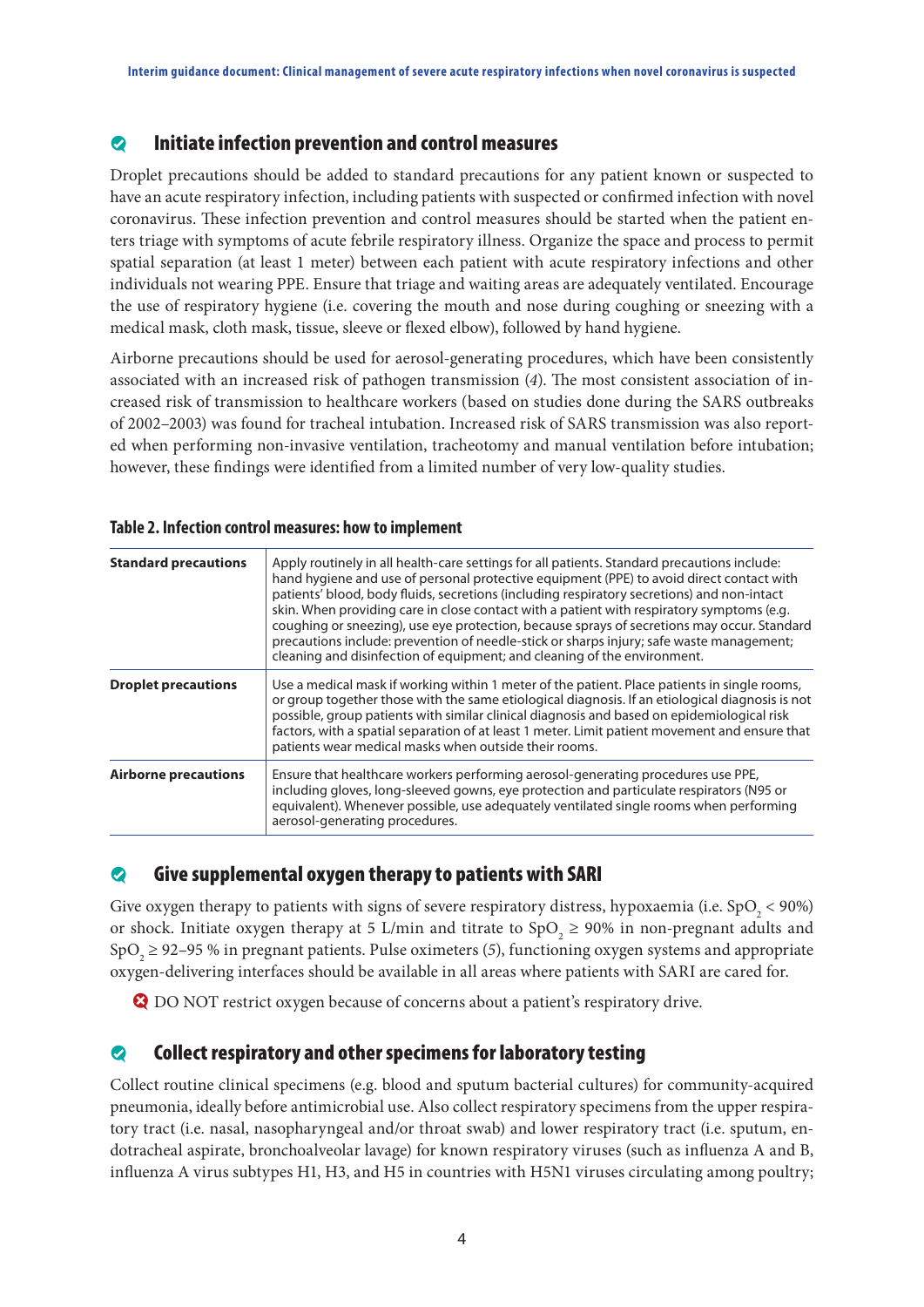RSV, parainfluenza viruses, rhinoviruses, adenonviruses, human metapneumoviruses, and non-SARS coronaviruses).

Testing should be done by reverse-transcriptase polymerase chain reaction (RT-PCR) if possible. Serial collection of respiratory specimens from multiple sites on multiple days (every 2–3 days) will inform viral shedding; and blood to assess viremia; conjunctival swabs if conjunctivitis is clinically present; urine, stool, and cerebrospinal fluid if lumbar puncture is performed. Contact WHO for information about laboratories that can test for the presence of novel coronavirus.

While there are few data to determine the most appropriate specimens for novel coronavirus testing, early experience indicates that lower respiratory specimens are more likely to be positive than upper respiratory specimens (*6*).

#### $\bullet$  Give empiric antimicrobials to treat suspected pathogens, including communityacquired pathogens

Although the patient may be suspected to have novel coronavirus infection, administer appropriate empiric antimicrobials as soon as possible for community-acquired pathogens based on local epidemiology and guidance until the diagnosis is confirmed. Empiric therapy can then be adjusted on the basis of laboratory testing results.

#### $\bullet$  Use conservative fluid management in patients with SARI when there is no evidence of shock

Patients with SARI should be treated cautiously with intravenous fluids, because aggressive fluid resuscitation may worsen oxygenation, especially in settings where there is limited availability of mechanical ventilation (*7*).

#### $\bullet$  Do not give high-dose systemic corticosteroids or other adjunctive therapies for viral pneumonitis outside the context of clinical trials

Prolonged use of systemic high-dose corticosteroids can result in serious adverse events in patients with SARI, including opportunistic infection, avascular necrosis, new health-care-associated bacterial infection and possibly prolonged viral replication. Therefore, corticosteroids should be avoided unless they are indicated for another reason (*8*).

#### $\bullet$  Closely monitor patients with SARI for signs of clinical deterioration, such as severe respiratory distress/respiratory failure or tissue hypoperfusion/shock, and apply supportive care interventions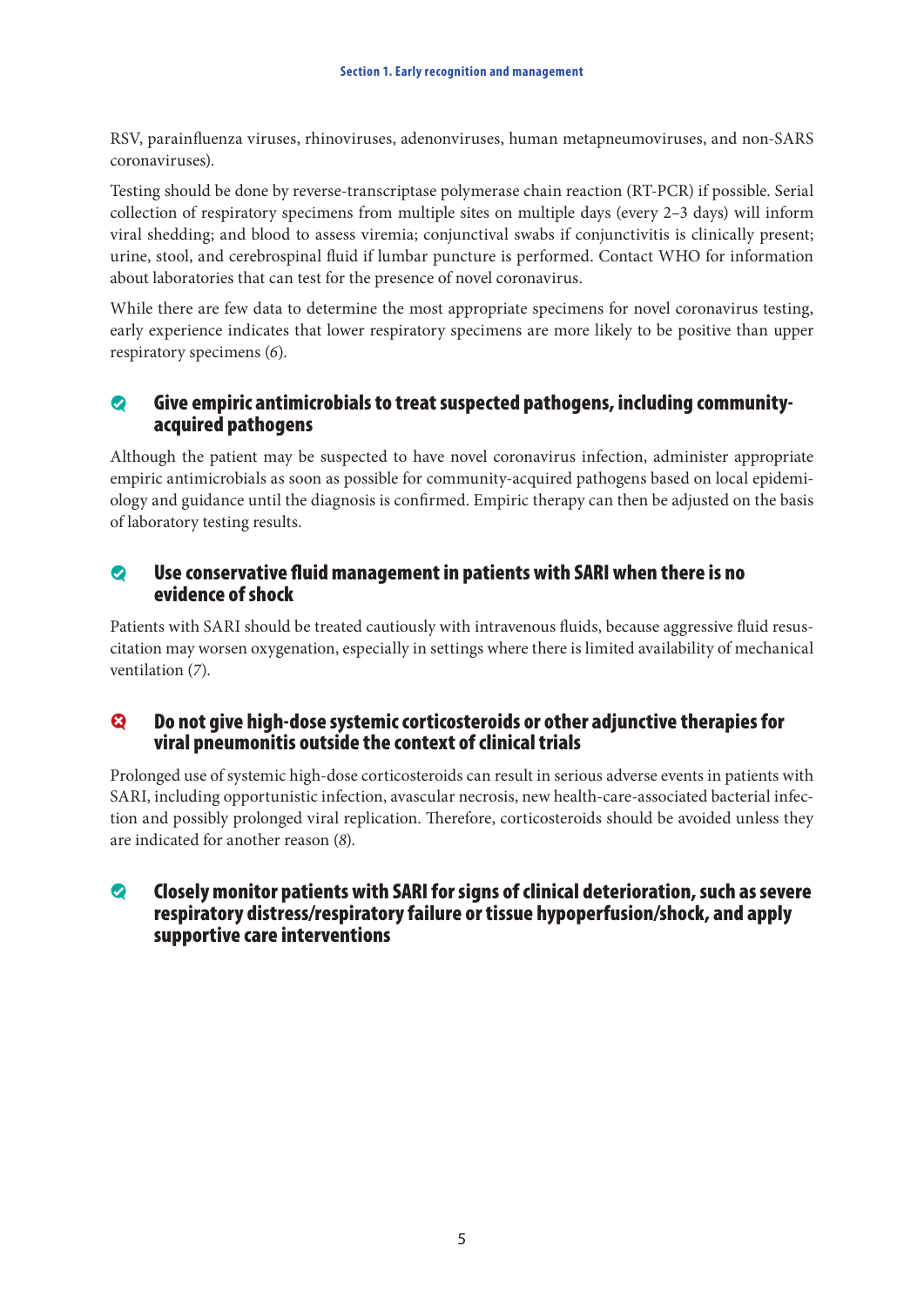### SECTION 2 **Management of severe respiratory distress, hypoxemia and ARDS**

#### $\bullet$  Recognize severe cases, when severe respiratory distress may not be sufficiently treated by oxygen alone, even when administered at high flow rates

Even when high oxygen flows (10 to 15 L/min) are delivered through a face mask with reservoir bag, and the concentration of oxygen (FiO<sub>2</sub>) is high (between 0.60 and 0.95); patients may continue to have increased work of breathing or hypoxemia because of high intrapulmonary shunt fractions and require mechanical ventilation. There are higher flow oxygen systems now that deliver up to 50–60 L/min flow rates using newer nasal cannula interfaces. Small studies have shown improvement in respiratory distress and oxygenation compared with traditional face masks, but these newer masks are not widely available and more clinical trials are needed to understand their efficacy (*9*).

#### $\bullet$  Wherever available, and when staff members are trained, mechanical ventilation should be instituted early in patients with increased work of breathing or hypoxemia that persists despite high-flow oxygen therapy

In resource-limited settings, the type of mechanical ventilation will be determined by availability and experience with non-invasive ventilation (NIV) (administration of ventilatory support through a mask) or invasive mechanical ventilation administered through an endotracheal tube or tracheostoma.

#### $\bullet$  Consider NIV if local expertise is available, when immunosuppression is also present, or in cases of mild ARDS without impaired consciousness or cardiovascular failure

NIV is the delivery of bi-level positive airway pressure through a tight-fitting mask. It reduces the need for endotracheal intubation in patients with severe exacerbations of chronic obstructive pulmonary disease and cardiogenic pulmonary edema. There is, however, insufficient evidence to promote its use in patients with severe pneumonia or ARDS, unless immunosuppression is also present (*10*). Patients with mild ARDS may be considered for a trial of NIV if there is local experience (*11*).

**Q** If NIV is tried, monitor the patient closely in an ICU; if NIV is unsuccessful, do not delay endotracheal intubation.

#### $\bullet$  If equipment is available and staff are trained, proceed with endotracheal intubation to deliver invasive mechanical ventilation

Patients with ARDS, especially those who are obese or pregnant, may desaturate quickly during intubation. Pre-oxygenate patients with 100% FiO<sub>2</sub> for 5 minutes, via a bag-valve mask or NIV and then proceed with rapid-sequence intubation.

### $\bullet$  Use a lung-protective ventilation strategy (LPV) for patients with ARDS

Implementing a low-volume, low-pressure ventilation strategy/protocol (*12*), which targets a tidal volume of 6 ml/kg (predicted body weight), a plateau airway pressure (Pplat) of  $\leq$  30 cm H<sub>2</sub>O and SpO<sub>2</sub> 88–93% or PaO<sub>2</sub> 55–80 mm Hg (7.3–10.6 kPa) has been shown to reduce mortality in a heterogeneous population of ARDS patients (*13*).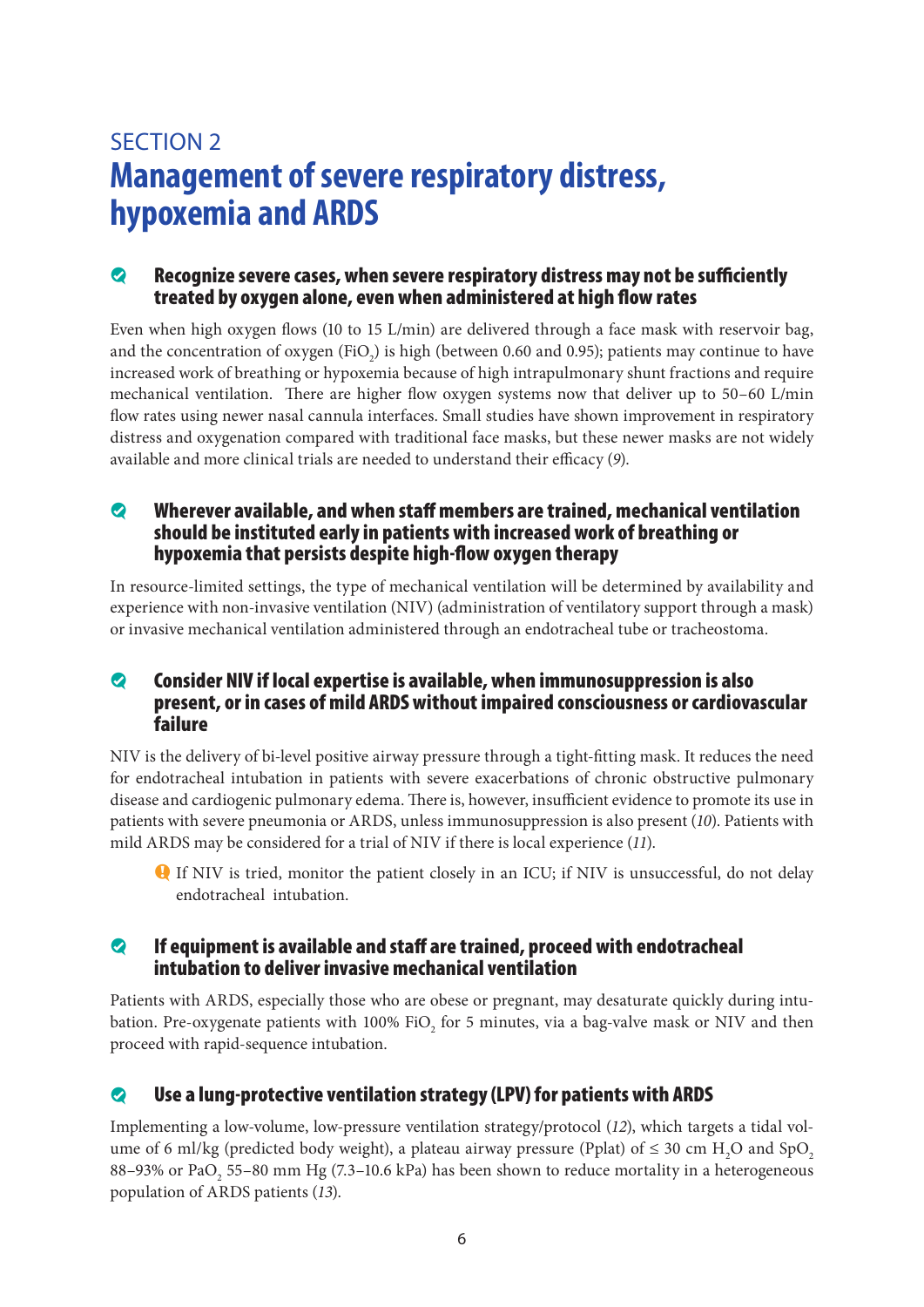- $\bullet$  To reach LPV targets, allow permissive hypercapnia.
- $\bullet$  To reach target  $\text{SpO}_2$  use adequate PEEP for the degree of hypoxemia.
- $\bullet$  Double-triggering, a common form of asynchrony, can be treated by increasing inspiratory flow, prolonging inspiratory time, suctioning trachea, eliminating water from ventilator tubing, and eliminating circuit leaks.
- $\bullet$  Deep-sedation targets should be considered if unable to control tidal volume.
- f Avoid disconnecting the patient from the ventilator. Disconnection results in loss of PEEP and lung collapse. Use in-line catheters for airway suctioning, clamp tube when disconnection is required and minimize transport.

#### **2** In patients with severe ARDS, consider adjunctive therapeutics early, especially if failing **to reach LPV targets**

- $\blacksquare$  Administration of neuromuscular blockade for initial 48 hours has been associated with improved survival and increased time off the ventilator without causing significant weakness (*14*).
- n Placing the patient in the prone position improves oxygenation and survival but care must be taken to turn the patient safely (*15,16*).
- n Delivering a recruitment maneuver and high PEEP improves oxygenation and reduces need for other rescue therapies (*17*).

#### $\bullet$  Use a conservative fluid management strategy for ARDS patients who are not in shock to shorten the duration of mechanical ventilation (*18*)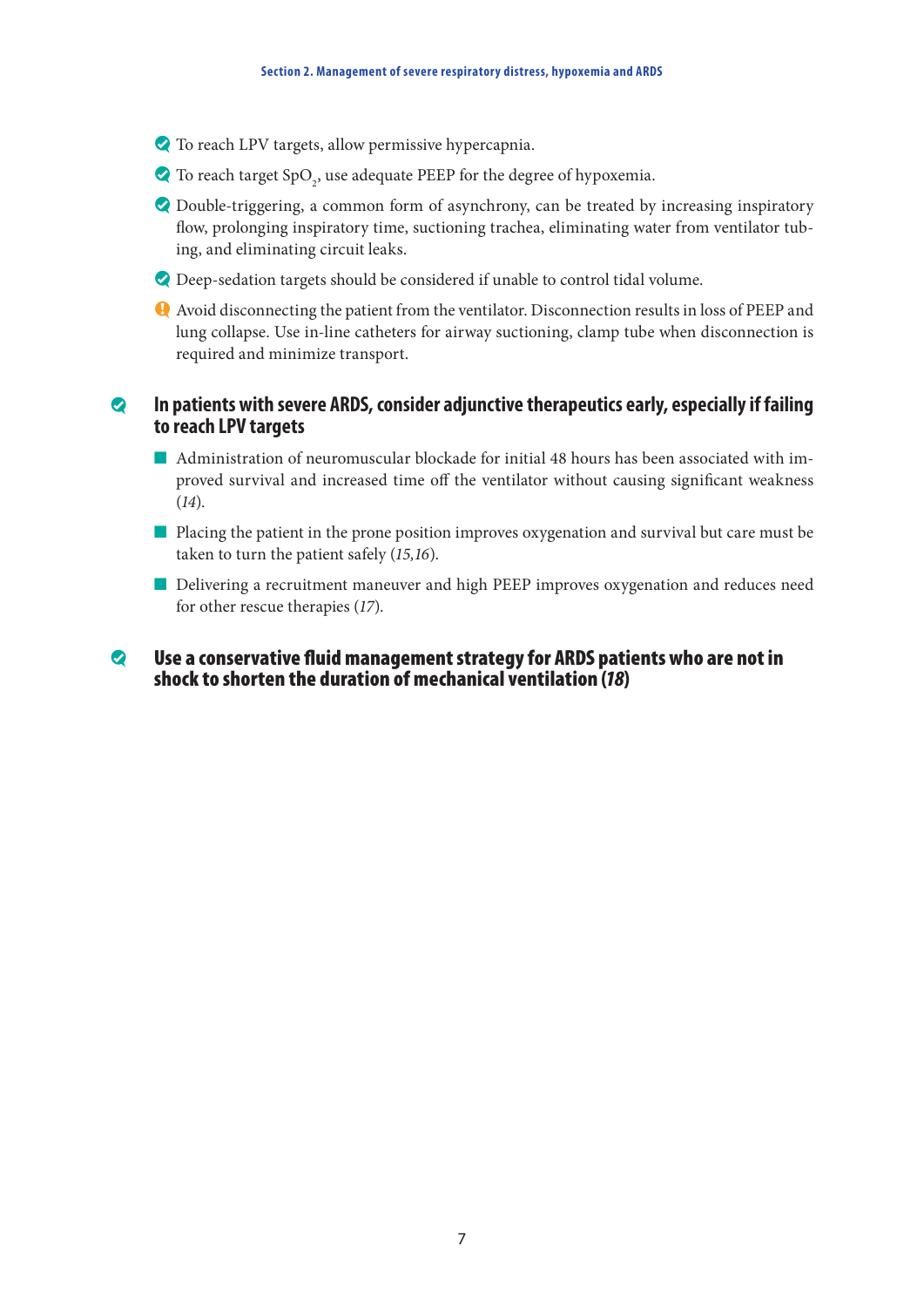### SECTION 3 **Management of septic shock**

#### $\odot$  Recognize sepsis-induced shock when patient develops hypotension (SBP  $<$  90 mm Hg) that persists after initial fluid challenge or signs of tissue hypoperfusion (blood lactate concentration > 4 mmol/L) and initiate resuscitation by protocol

Resuscitation protocols are available at the Surviving Sepsis Campaign website. In resource-limited settings, acute interventions may need to be modified based on availability of and experience with invasive hemodynamic monitoring devices (i.e. central venous catheter, arterial catheter) and medications.

#### $\bullet$  Give early and rapid infusion of crystalloid intravenous fluids for septic shock

Give crystalloid fluids, i.e. normal saline or lactated Ringer's solution as fluid loading/bolus (i.e. one L over 30 minutes or faster) and determine need for further fluid boluses based on response (e.g. whether perfusion targets are improving or not).

- f Overly aggressive fluid resuscitation may lead to respiratory impairment. If there is no response to fluid loading and signs of volume overload appear (i.e. crackles on auscultation, pulmonary edema on chest X-ray) then reduce or discontinue fluid administration. This is particularly important in resource-limited settings where mechanical ventilation is not available.
- **Q** Do not give hypotonic or starch-based solutions for resuscitation. Starches have been associated with an increased incidence of renal dysfunction and failure (*19,20*)
- $\bullet$  Do not use fluid balance as a guide to administer or withhold further volume loading.

#### $\bullet$  Use vasopressors when shock persists despite liberal fluid resuscitation

Vasopressors (i.e. norepinephrine, epinephrine and dopamine) are most safely given through a central venous catheter, at a strictly controlled rate, while monitoring blood pressures frequently, and at the minimum dose necessary to maintain perfusion (i.e. SBP > 90 mm Hg) to prevent side effects.

f In resource-limited settings, if central venous catheters are not available, vasopressors can be given carefully through a peripheral IV placed in a large vein but closely monitor for signs of extravasation and necrosis. If this occurs, stop infusion.

#### $\bullet$  Consider administration of intravenous hydrocortisone (up to 200 mg/day) or prednisolone (up to 75 mg/day) to patients with persistent shock who require escalating doses of vasopressors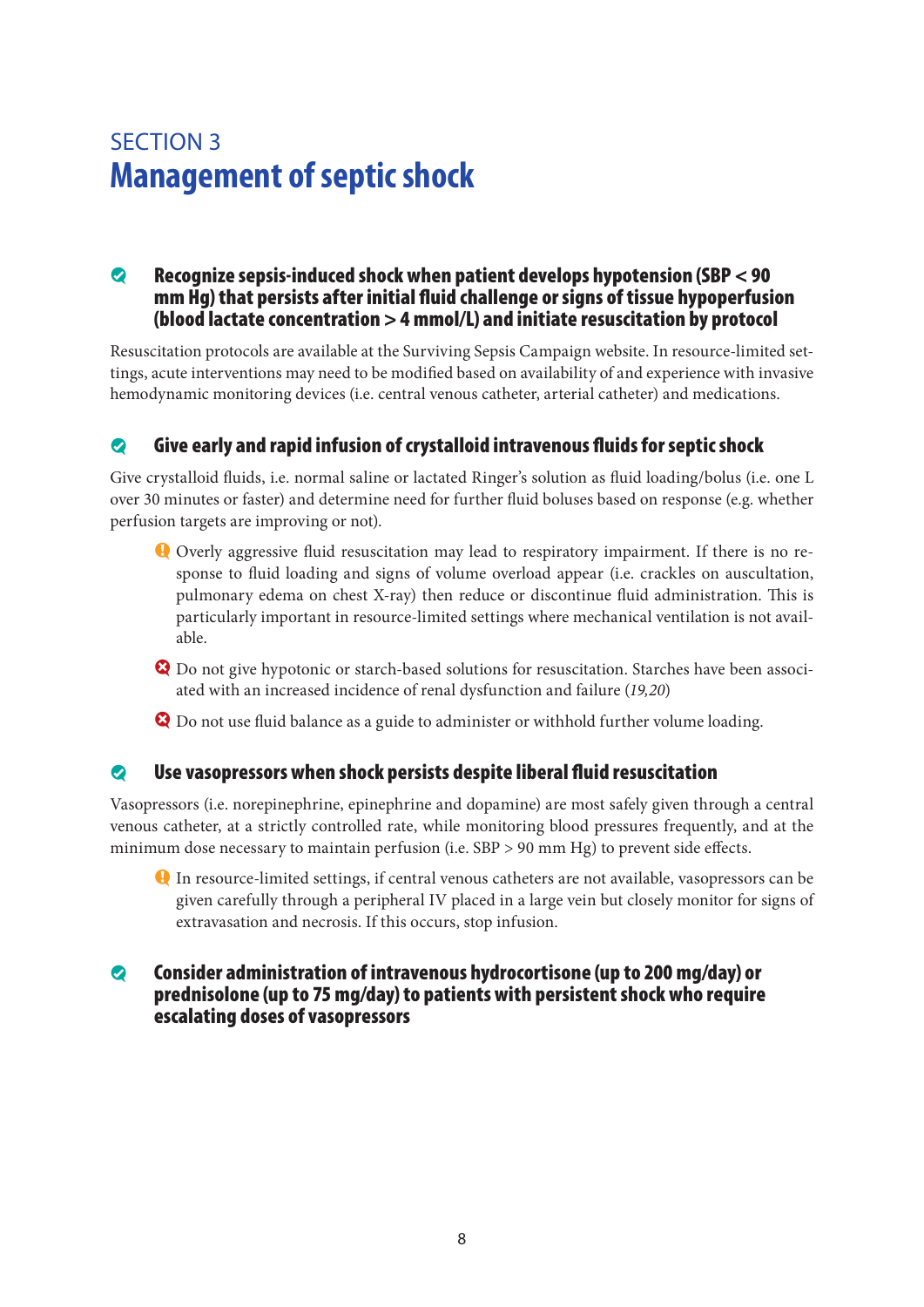### SECTION 4 **Prevention of complications**

Implement the following interventions to prevent complications associated with critical illness.

| <b>Anticipated Outcome</b>                                     | <b>Interventions</b>                                                                                                                                                                                                                                                    |
|----------------------------------------------------------------|-------------------------------------------------------------------------------------------------------------------------------------------------------------------------------------------------------------------------------------------------------------------------|
| Reduce days of invasive<br>mechanical ventilation (IMV)        | Weaning protocols that include daily assessment for readiness to breathe<br>spontaneously                                                                                                                                                                               |
|                                                                | Sedation protocols to titrate administration of sedation to a specific target, with<br>or without daily interruption of continuous sedative infusions                                                                                                                   |
| Reduce incidence of ventilator-<br>associated pneumonia        | Oral intubation is preferable to nasal intubation                                                                                                                                                                                                                       |
|                                                                | Perform regular antiseptic oral care                                                                                                                                                                                                                                    |
|                                                                | Reep patient in semi-recumbent position                                                                                                                                                                                                                                 |
|                                                                | ◯ Use a closed suctioning system; periodically drain and discard condensate in<br>tubing                                                                                                                                                                                |
|                                                                | ◯ Use a new ventilator circuit for each patient; once patient is ventilated, change<br>circuit if it is soiled or damaged but not routinely                                                                                                                             |
|                                                                | Change heat moisture exchanger when it malfunctions, when soiled or every<br>$5-7$ days                                                                                                                                                                                 |
|                                                                | Reduce days of IMV                                                                                                                                                                                                                                                      |
| Reduce incidence of venous<br>thromboembolism                  | ◆ Use pharmacological prophylaxis (for example, heparin 5000 units<br>subcutaneously twice daily) in patients without contraindications. For those<br>with contraindications, use mechanical prophylactic device such as intermittent<br>pneumatic compression devices. |
| Reduce incidence of catheter-<br>related bloodstream infection | ◯ Use a simple checklist during insertion as reminder of each step needed for<br>sterile insertion and daily reminder to remove catheter if no longer needed (21)                                                                                                       |
| Reduce incidence of pressure<br>ulcers                         | Turn patient every two hours                                                                                                                                                                                                                                            |
| Reduce incidence of stress ulcers<br>and gastric bleeding      | Give early enteral nutrition (within 24-48 hours of admission), administer<br>Ø<br>histamine-2 receptor blockers or proton-pump inhibitors                                                                                                                              |
| Reduce incidence of ICU-related<br>weakness                    | Rearly mobility                                                                                                                                                                                                                                                         |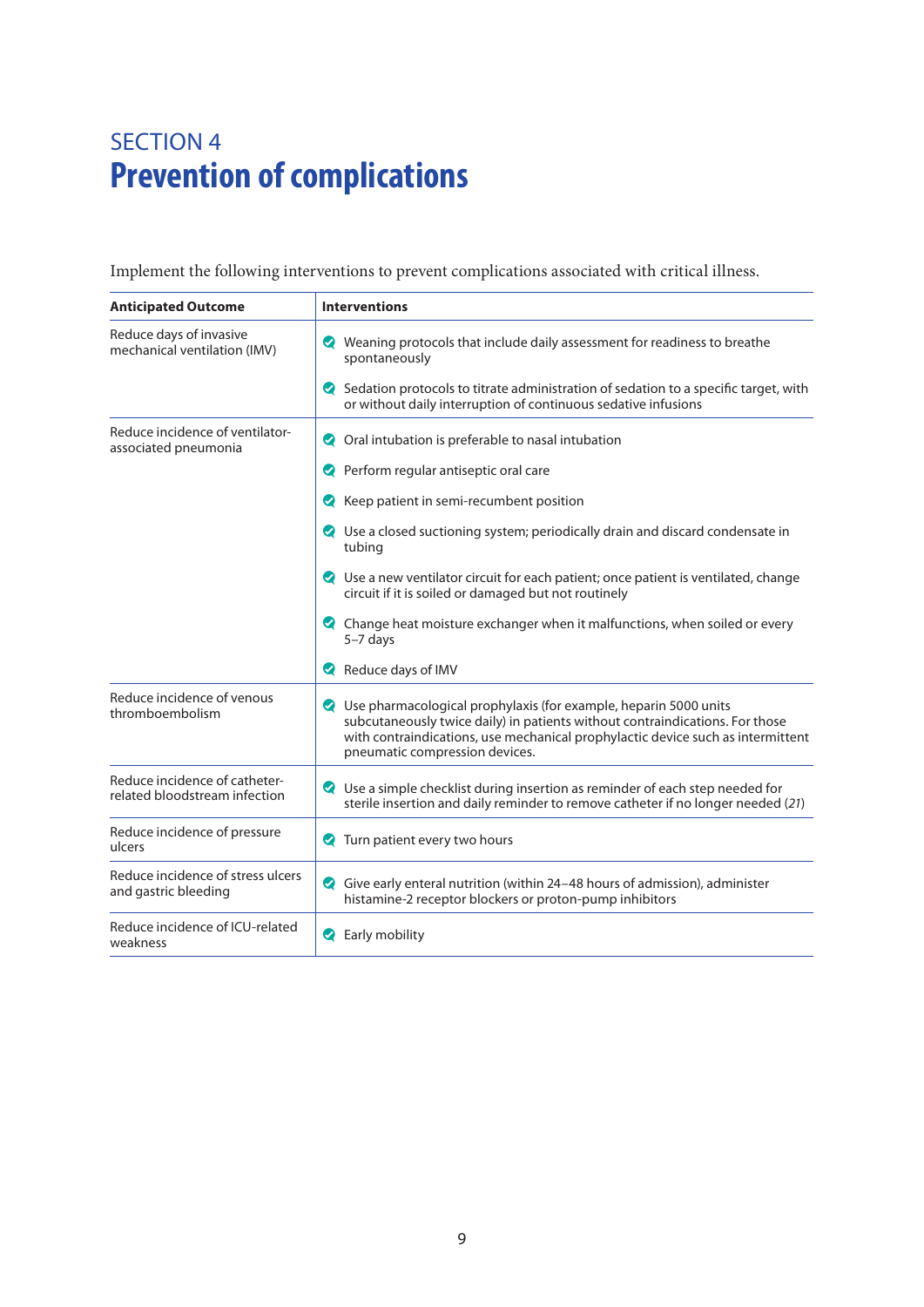## **References**

- 1. Current guidelines were published in 2008. Dellinger RP, et al. Surviving sepsis campaign: international guidelines for management of severe sepsis and septic shock: 2008. *Critical Care Medicine* 2008; 36:296–327. **http://www.survivingsepsis.org/About\_the\_Campaign/Documents/Final%2008%20 SSC%20Guidelines.pdf**
- 2. IMAI District Clinician Manual: *Hospital Care for Adolescents and Adults*. Geneva: WHO Press; 2011. Available at **http://www.who.int/influenza/patient\_care/IMAI\_DCM/en/index.html**
- 3. The ACCM/SCCM Consensus Conference Committee. Definitions for Sepsis and Organ Failure and Guidelines for the Use of Innovative Therapies in Sepsis. *Chest* 1002; 101: 1644–55.
- 4. Tran K, Cimon K, Severn M, Pessoa-Silva CL, Conly J. Aerosol generating procedures and risk of transmission of acute respiratory infections to healthcare workers: a systematic review. *PloS One*  2012;7:e35797. **http://www.plosone.org/article/info%3Adoi%2F10.1371%2Fjournal.pone.0035797**
- 5. WHO. *Pulse oximetry training manual*. **http://www.who.int/patientsafety/safesurgery/pulse\_oximetry/tr\_ material/en/**
- 6. Pebody R, Chand M, Thomas H, et al. The United Kingdom public health response to an imported laboratory confirmed case of a novel coronavirus in September 2012. *Euro surveillance : bulletin europeen sur les maladies transmissibles = European communicable disease bulletin* 2012;17. **http://www.eurosurveillance.org/ViewArticle.aspx?ArticleId=20292**
- 7. Dunser MW, Festic E, Dondorp A, et al. Recommendations for sepsis management in resourcelimited settings. *Intensive Care Medicine* 2012;38:557–74.
- 8. WHO. *Clinical management of human infection with pandemic (H1N1) 2009: revised guidance*. **http://www.who.int/csr/resources/publications/swineflu/clinical\_management/en/index.html**
- 9. Sztrymf B, Messika J, Mayot T, Lenglet H, Dreyfuss D, Ricard JD. Impact of high-flow nasal cannula oxygen therapy on intensive care unit patients with acute respiratory failure: a prospective observational study. *Journal of Critical Care* 2012;27:324 e9–13.
- 10. Keenan SP, Sinuff T, Burns KE, et al. Clinical practice guidelines for the use of noninvasive positive-pressure ventilation and noninvasive continuous positive airway pressure in the acute care setting. *CMAJ : Canadian Medical Association Journal = journal de l'Association medicale canadienne* 2011;183:E195–214.
- 11. Nava S, Schreiber A, Domenighetti G. Noninvasive ventilation for patients with acute lung injury or acute respiratory distress syndrome. *Respiratory Care* 2011;56:1583–8.
- 12. Refer to NIH NHLBI ARDS Clinical Network's mechanical ventilation protocol card **http://www.ardsnet.org/system/files/Ventilator%20Protocol%20Card.pdf**
- 13. Dellinger RP, et al. Surviving sepsis campaign: international guidelines for management of severe sepsis and septic shock: 2008. *Critical Care Medicine* 2008; 36:296–327. **http://www.survivingsepsis.org/ About\_the\_Campaign/Documents/Final%2008%20SSC%20Guidelines.pdf**
- 14. Papazian L, Forel JM, Gacouin A, et al. Neuromuscular blockers in early acute respiratory distress syndrome. *The New England Journal of Medicine* 2010;363:1107–16.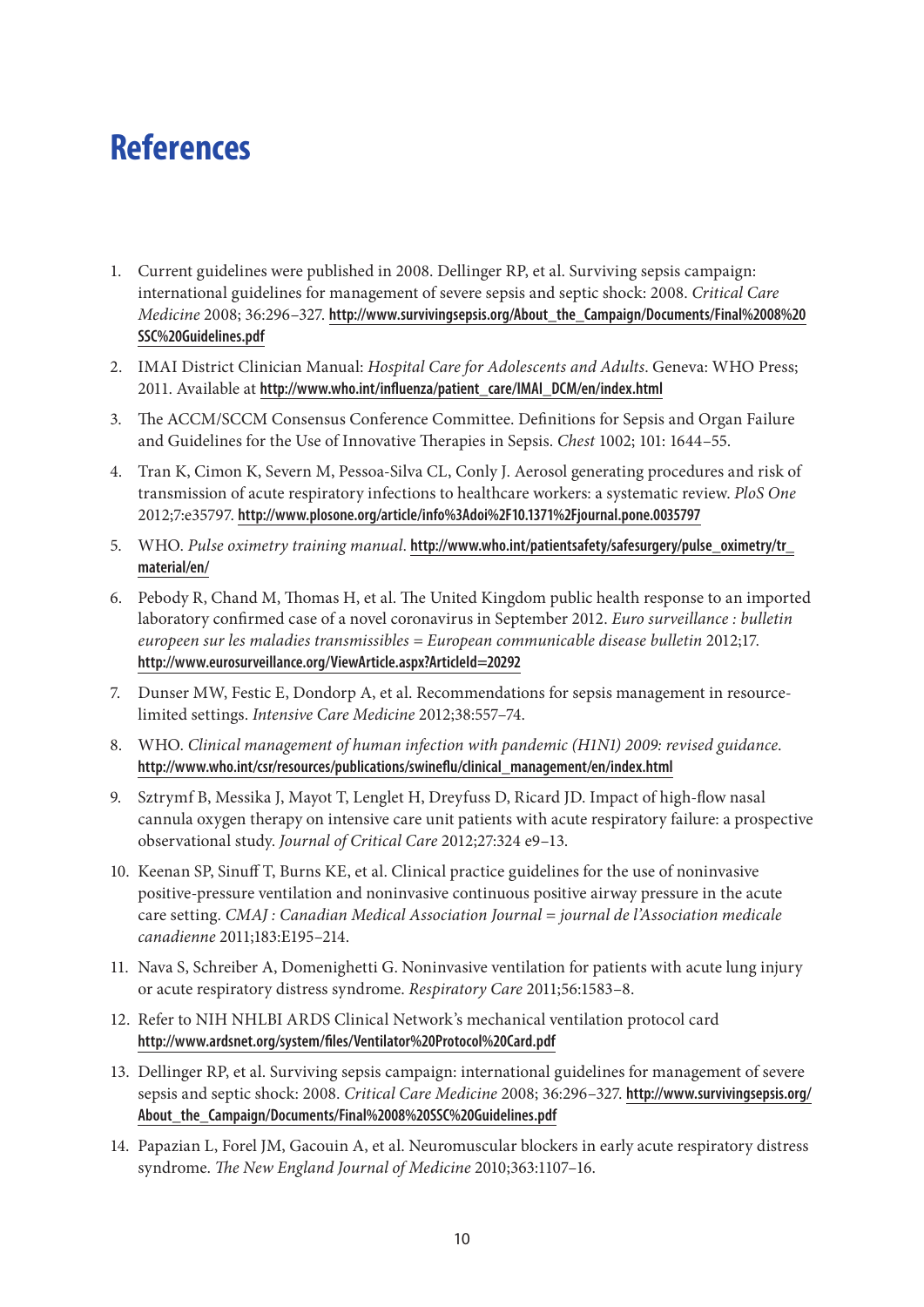- 15. Messerole E, Peine P, Wittkopp S, Marini JJ, Albert RK. The pragmatics of prone positioning. *American Journal of Respiratory and Critical Care Medicine* 2002;165:1359–63.
- 16. Sud S, Friedrich JO, Taccone P, et al. Prone ventilation reduces mortality in patients with acute respiratory failure and severe hypoxemia: systematic review and meta-analysis. *Intensive Care Medicine* 2010;36:585–99.
- 17. Meade MO, Cook DJ, Guyatt GH, et al. Ventilation strategy using low tidal volumes, recruitment maneuvers, and high positive end-expiratory pressure for acute lung injury and acute respiratory distress syndrome: a randomized controlled trial. *JAMA : the Journal of the American Medical Association* 2008;299:637–45.
- 18. The National Heart, Lung, and Blood Institute Acute Respiratory Distress Syndrome (ARDS) Clinical Trials Network. Comparison of two fluid-management strategies in acute lung injury. *The New England Journal of Medicine* 2006;354:2564–75.
- 19. Perner A, Haase N, Guttormsen AB, et al. Hydroxyethyl starch 130/0.42 versus Ringer's acetate in severe sepsis. *The New England Journal of Medicine* 2012;367:124–34.
- 20. Myburgh JA, Finfer S, Bellomo R, et al. Hydroxyethyl starch or saline for fluid resuscitation in intensive care. *The New England Journal of Medicine* 2012;367:1901–11.
- 21. Pronovost P, Needham D, Berenholtz S, et al. An intervention to decrease catheter-related bloodstream infections in the ICU. *The New England Journal of Medicine* 2006;355:2725–32.